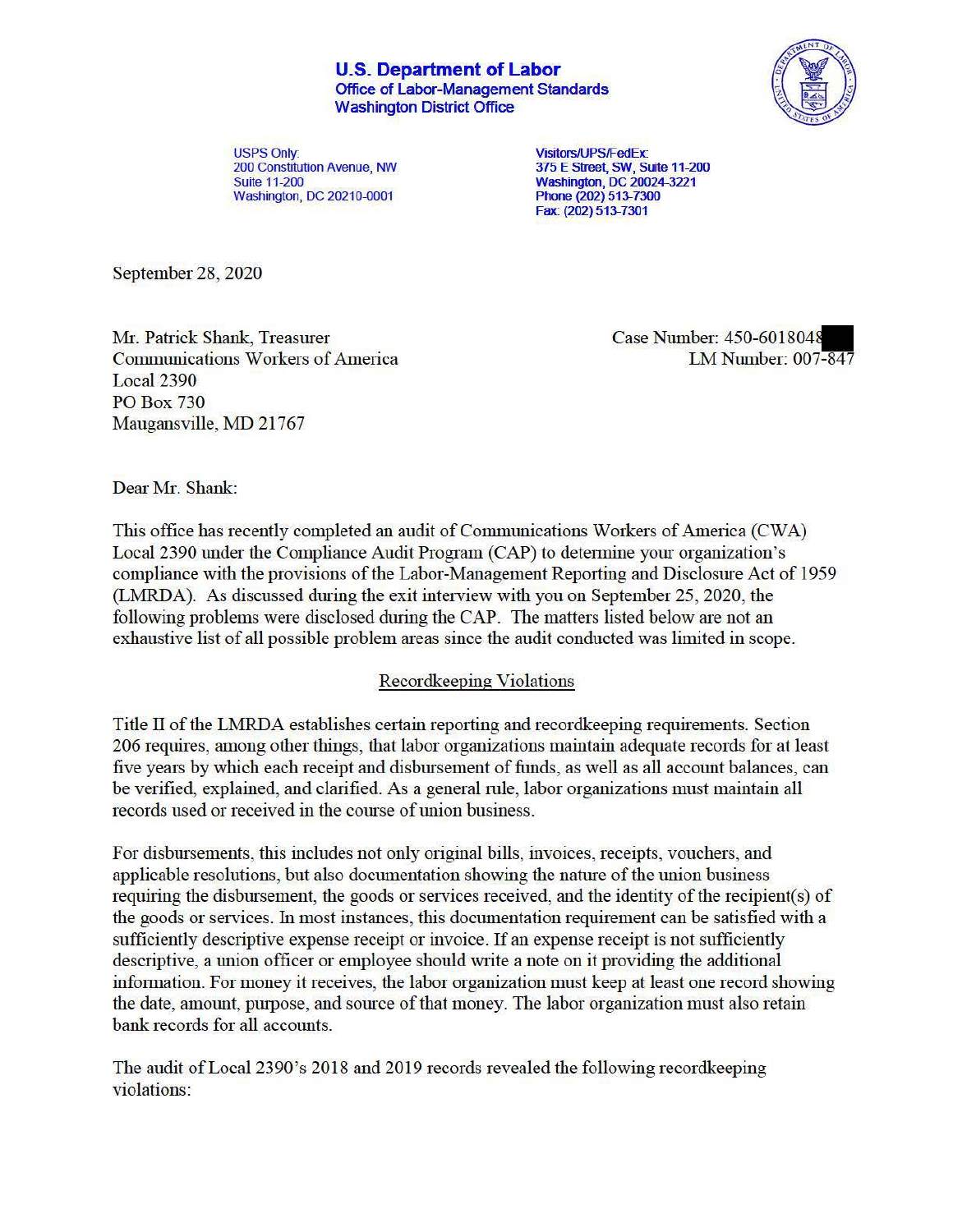1. General Reimbursed and Credit Card Expenses

Local 2390 did not retain adequate documentation for some reimbursed expenses and credit card charges incurred by union officers. The union did not retain receipts for credit card purchases at Westgate Las Vegas Resort, Intuit, and Southwest Airlines, among others. In addition, the union did not retain receipts for reimbursements paid to some union officers for expenses they incurred.

As noted above, labor organizations must retain original receipts, bills, and vouchers for all disbursements. The president and treasurer (or corresponding principal officers) of your union, who are required to sign your union's LM report, are responsible for properly maintaining union records.

2. Meal Expenses

Local 2390 did not require officers to submit itemized receipts for meal expenses. The union must maintain itemized receipts provided by restaurants to officers and employees. These itemized receipts are necessary to determine if such disbursements are for union business purposes and to sufficiently fulfill the recordkeeping requirement of LMRDA Section 206.

In addition, Local 2390 records of meal expenses did not always include written explanations of union business conducted or the names and titles of the persons incurring the restaurant charges. Union records of meal expenses must include written explanations of the union business conducted and the full names and titles of all persons who incurred the restaurant charges. Also, the records retained must identify the names of the restaurants where the officers or employees incurred meal expenses.

3. Mileage

Local 2390 officers who received reimbursement for mileage did not retain adequate documentation to support the disbursements to them. The union must maintain records which identify the dates of travel, locations traveled to and from, number of miles driven, and the business purpose.

## 4. Lost Wages

Local 2390 did not retain adequate documentation for lost wage reimbursement payments to union officers. The union must maintain records in support of lost wage claims that identify each date lost wages were incurred, the number of hours lost on each date, the applicable rate of pay, and a description of the union business conducted. The OLMS audit found that Local 2390 officers did not always include a description of the union business conducted in the union records.

During the exit interview, I provided a compliance tip sheet, Union Lost Time Payments, that contained a sample of an expense voucher Local 2390 may use to satisfy this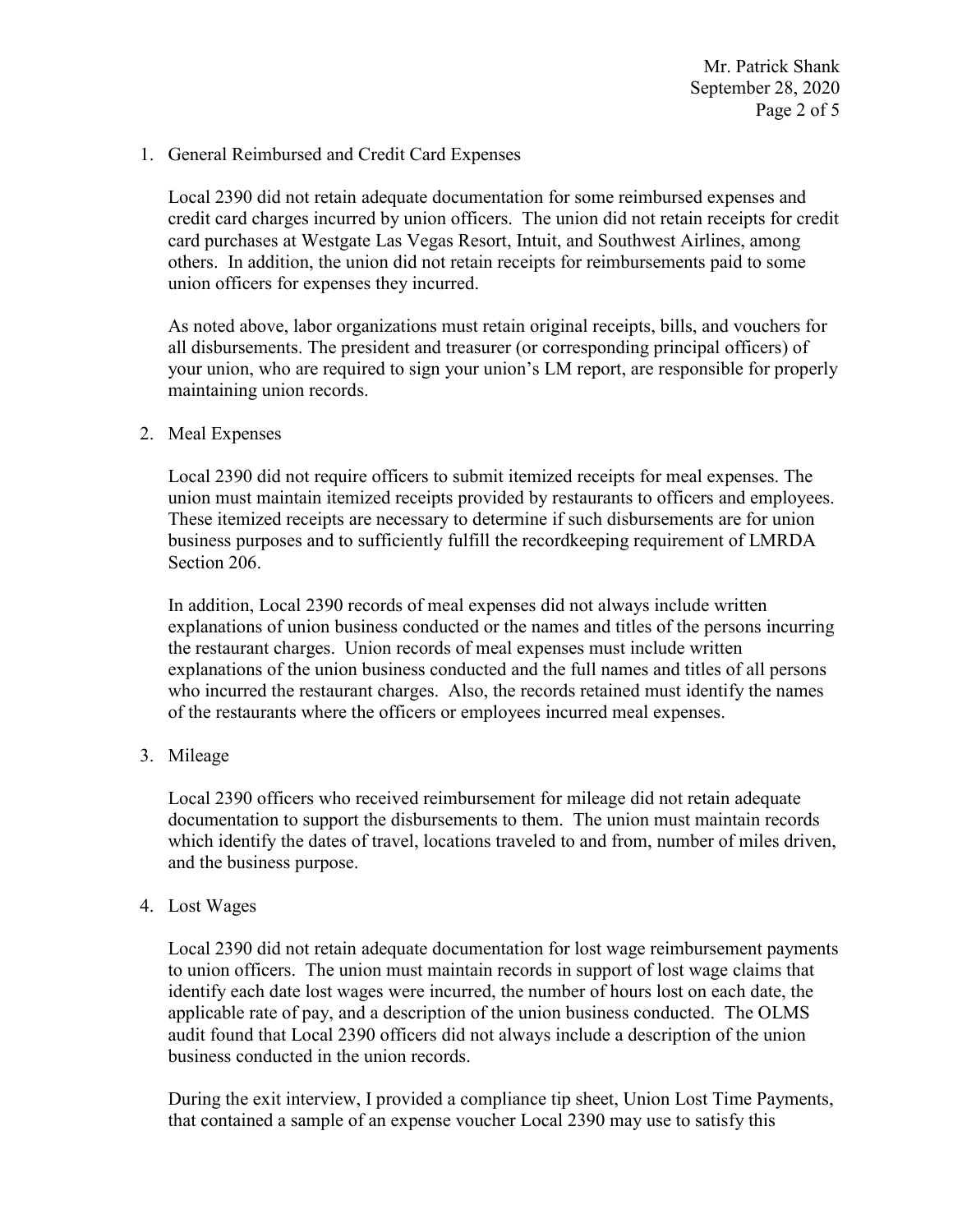requirement. The sample identifies the type of information and documentation that the local must maintain for lost wages and other officer expenses.

5. Inadequate Disbursement Descriptions

There were some disbursements in which the union business purpose was not sufficiently descriptive. Some examples of inadequate disbursement descriptions were "ISP," "incurred expenses,, and "executive board." Union disbursement records must include a description of the nature of the union business requiring the disbursement.

6. Information Not Recorded in Meeting Minutes

During the audit, you advised OLMS that the executive board authorized a cellular phone allowance for the officers. However, the minutes of the executive board meetings do not contain any reference that a cellular policy was voted on and approved. Minutes of all executive board meetings must report any disbursement authorizations made at those meetings.

Based on your assurance that the Local 2390 will retain adequate documentation in the future, OLMS will take no further enforcement action at this time regarding the above violations.

## Reporting Violations

The audit disclosed a violation of LMRDA Section 201(b), which requires labor organizations to file annual financial reports accurately disclosing their financial condition and operations. The Labor Organization Annual Reports, Form LM-3, filed by the Local 2390 for the fiscal years ending September 30, 2018 and September 30, 2019, were deficient in the following areas:

1. Delinquent LM Reports

The Labor Organization Annual Report, Form LM-3, is required to be filed within 90 days after the end of the labor organization's fiscal year. Local 2390 failed to file its LM-3 report on time for fiscal years ending September 30, 2018 and September 30, 2019. The president and secretary-treasurer are personally responsible for timely filing the union's LM-3 reports. The LM-3 reports have now been filed. However, Local 2390's failure to timely file the LM-3 reports in the future could result in the initiation of enforcement proceedings.

2. Disbursements to Officers

Local 2390 did not include some reimbursements to officers in the amounts reported in Item 24 (All Officers and Disbursements to Officers). Such payments appear to have been erroneously reported in Item 54 (Other Disbursements).

The union must report most direct disbursements to Local 2390 officers and some indirect disbursements made on behalf of its officers in Item 24. A "direct disbursement"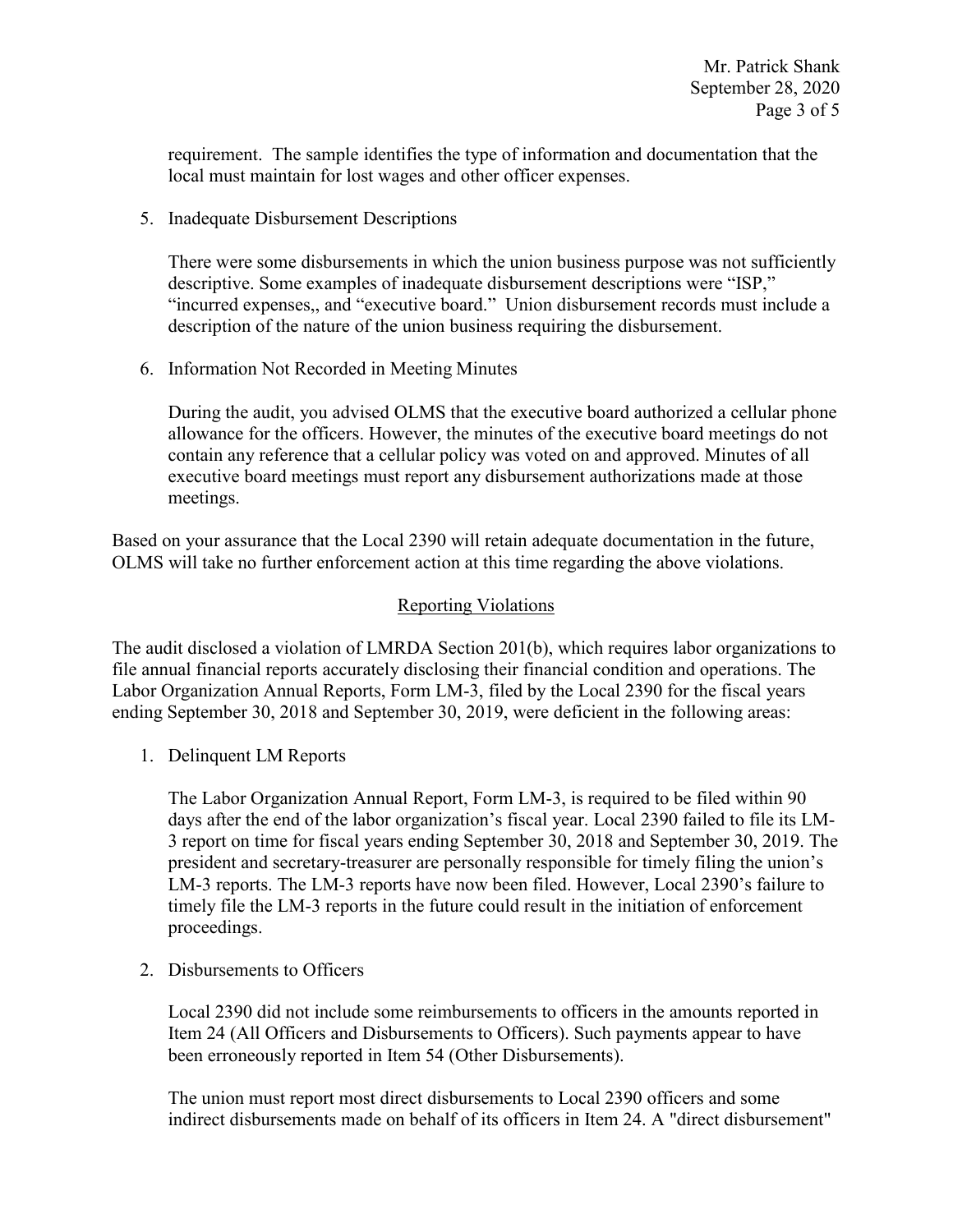to an officer is a payment made to an officer in the form of cash, property, goods, services, or other things of value. An "indirect disbursement" to an officer is a payment to another party (including check card companies) for cash, property, goods, services, or other things of value received by or on behalf of an officer. However, indirect disbursements for temporary lodging (such as a union check issued to a hotel) or for transportation by a public carrier (such as an airline) for an officer traveling on union business should be reported in Item 48 (Office and Administrative Expense).

3. Beginning and Ending Cash Balances

The audit revealed that the beginning and ending cash balances reported in Item 25, Column A (Beginning Cash) and Column B (Ending Cash) for the 2018 and 2019 LM-3 reports were incorrect. Column A and Column B of Item 25 should include the totals of all your organization's cash on hand and on deposit at the beginning and the end of the reporting period.

4. Total Disbursements

The total disbursements reported in Item 55 (Total Disbursements) on the union's September 30, 2018 and September 30, 2019 LM-3 reports does not match the figures calculated by OLMS during the audit. All money disbursed by the union during the audit period must be reported in Items 45 through 54 of the LM-3 report.

5. Failure to File Constitution and Bylaws

The audit disclosed a violation of LMRDA Section 201(a), which requires that a union submit a copy of its revised constitution and bylaws with its LM report when it makes changes to its constitution or bylaws. Local 2390 amended its constitution and bylaws in 2019, but did not file a copy with its LM report for that year. Local 2390 has now filed a copy of its constitution and bylaws.

Local 2390 must file an amended Form LM-3 for fiscal year ending September 30, 2019 to correct the deficient items discussed above. The report must be filed electronically using the Electronic Forms System (EFS) available at the OLMS website at [www.olms.dol.gov.](www.olms.dol.gov) The amended Form LM-3 must be filed no later than October 26, 2020. Before filing, review the report thoroughly to be sure it is complete and accurate.

## Other Issues

Signing Blank Checks

During the audit, you advised that a Local 2390 officer signs blank checks. Your union's bylaws require that all checks be signed by the president and treasurer. The two signature requirement is an effective internal control of union funds. Its purpose is to attest to the authenticity of a completed document already signed. However, signing a blank check in advance does not attest to the authenticity of a completed check, and negates the purpose